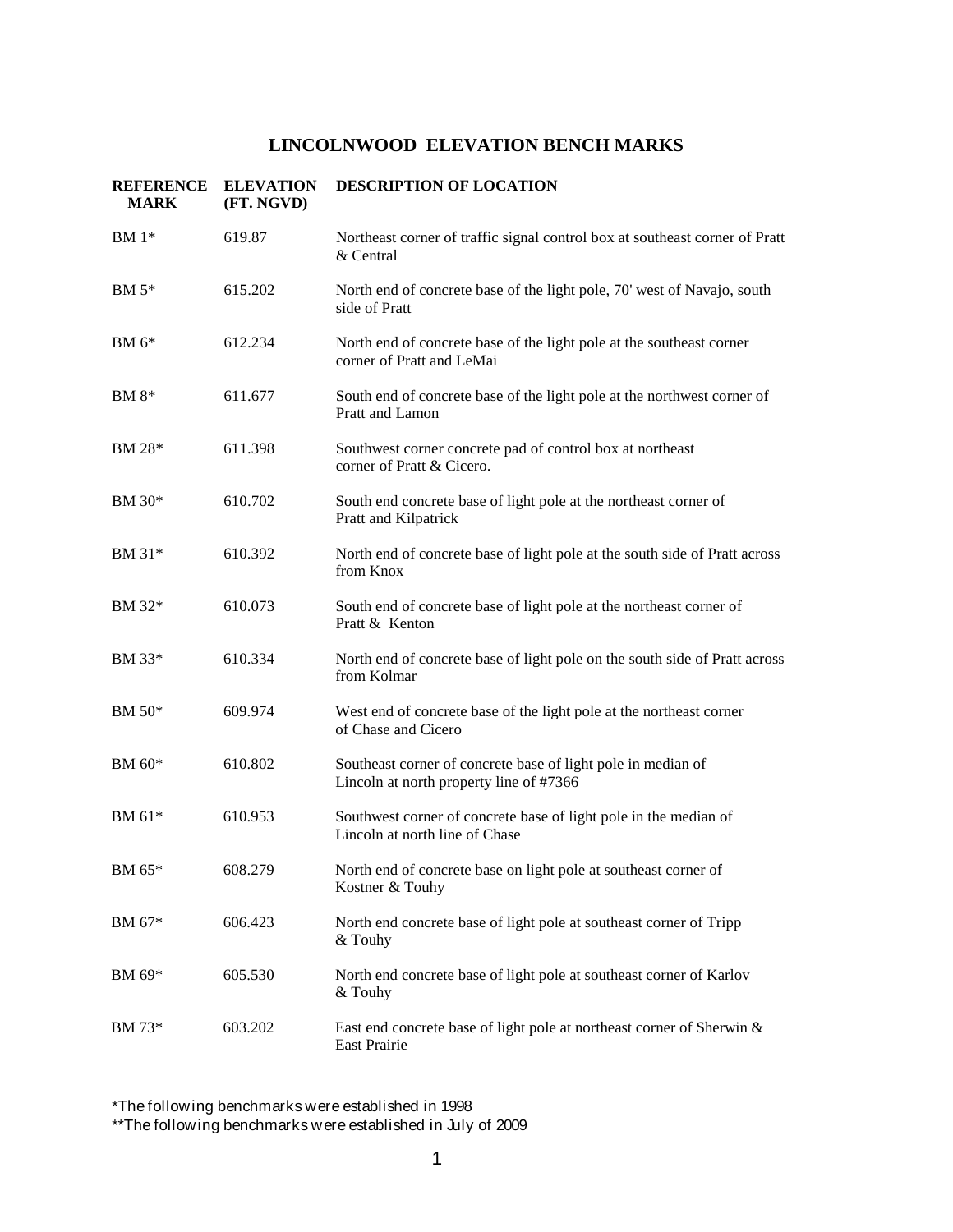| <b>REFERENCE</b><br><b>MARK</b> | <b>ELEVATION</b><br>(FT. NGVD) | <b>DESCRIPTION OF LOCATION</b>                                                                                                                                                       |
|---------------------------------|--------------------------------|--------------------------------------------------------------------------------------------------------------------------------------------------------------------------------------|
| BM 78*                          | 596.574                        | Southwest corner northern most concrete pad for Ameritech box at<br>northeast corner of Jarvis & Hamlin                                                                              |
| BM 88*                          | 605.279                        | East side concrete base on light pole at southwest corner of Crawford<br>$&$ Lunt                                                                                                    |
| BM 109*                         | 604.116                        | East end concrete base of light pole at northwest corner of Morse &<br>Crawford                                                                                                      |
| BM 147*                         | 595.504                        | South end concrete base on light pole on north side of Pratt<br>approximately 30' west of center line of Kimball                                                                     |
| BM 150*                         | 596.396                        | South end concrete base of light pole on north side of Pratt<br>approximately 30' west of center line of Drake                                                                       |
| BM 201**                        | 615.77                         | North flange bolt on fire hydrant; 24' north of the centerline of Sauganash, 51'<br>west of the centerline of East Minnehaha                                                         |
| BM 202**                        | 614.91                         | North flange bolt on fire hydrant; 24' north of the centerline of Sauganash, 33'<br>west of the centerline of E. Navajo                                                              |
| BM 203**                        | 614.34                         | North flange bolt on fire hydrant; 21' east of the centerline of Leroy, 42' south of<br>the centerline of Albion                                                                     |
| BM 204**                        | 613.44                         | North flange bolt on fire hydrant; 19' east of the centerline of Tower Circle Dr.,<br>at extension of the centerline of Albion                                                       |
| BM 205**                        | 613.47                         | North flange bolt on fire hydrant at northwest corner of S. Tower Circle and<br>Longmeadow; 21' north of the centerline of Tower Circle, 37' west of the<br>centerline of Longmeadow |
| BM 206**                        | 612.17                         | North flange bolt on fire hydrant; 19' east of centerline of Longmeadow, 108'<br>north of the centerline of N. Tower Circle, across from 6700 Longmeadow                             |
| BM 207**                        | 613.08                         | East flange bolt on fire hydrant; 42' north of the centerline of Albion, 33' west of<br>the centerline of Cicero                                                                     |
| BM 208**                        | 612.06                         | North flange bolt on fire hydrant; 24' west of the centerline of Kilpatrick, 26'<br>north of the centerline of Albion                                                                |
| BM 209**                        | 612.18                         | North flange bolt on fire hydrant; 24' west of the centerline of Kenton, 36' north<br>of the centerline of Albion                                                                    |
| BM 210**                        | 611.71                         | North-northwest flange bolt on fire hydrant; 31' north of the centerline of Albion,<br>21' west of the centerline of Kilbourn                                                        |
| BM 211 <sup>**</sup>            | 610.39                         | North flange bolt on fire hydrant at 6550 Kenneth; 18' west of the centerline of<br>Kenneth, 48' south of the centerline of driveway at 6550 Kenneth                                 |

\*The following benchmarks were established in 1998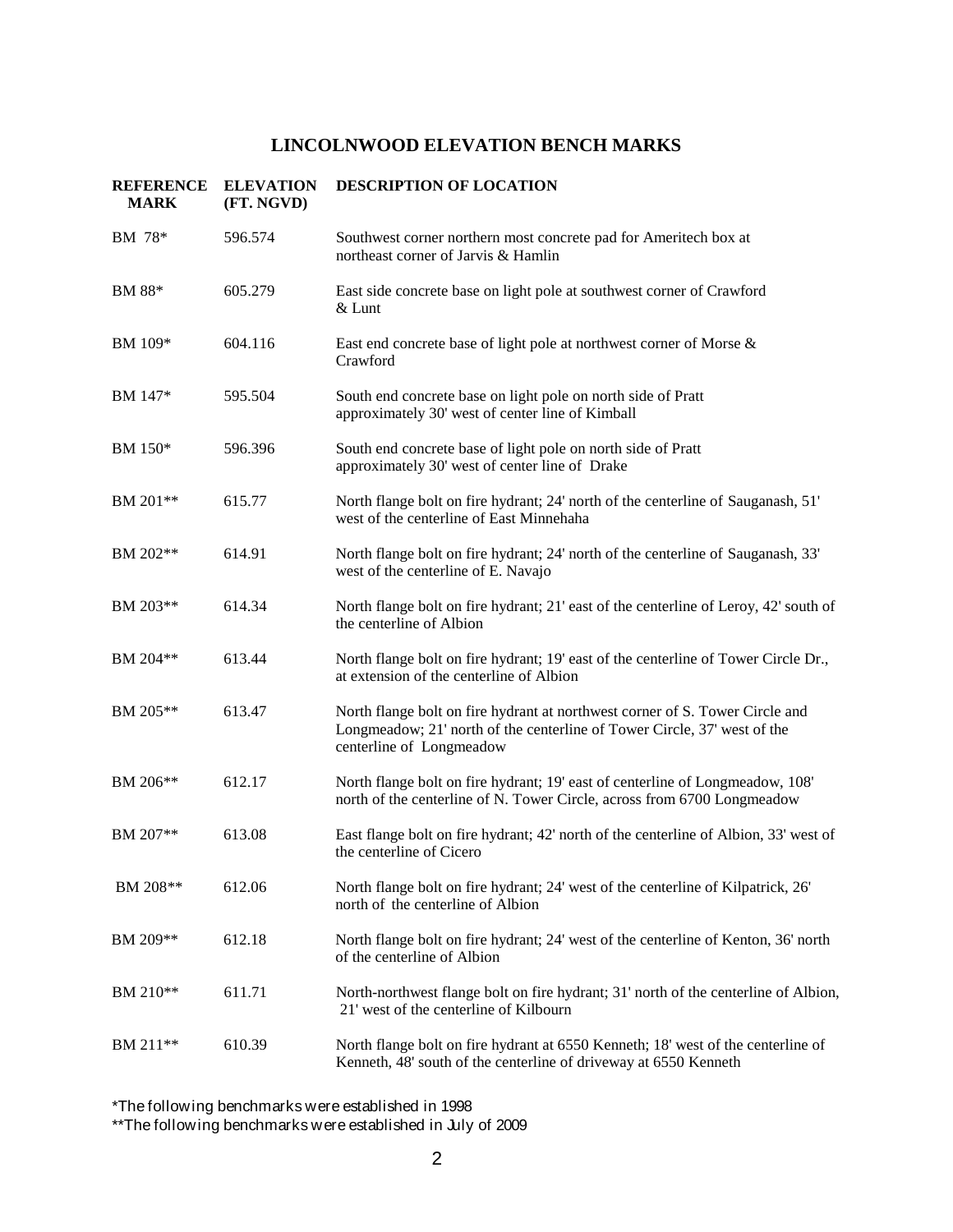| <b>REFERENCE</b><br><b>MARK</b> | <b>ELEVATION</b><br>(FT. NGVD) | DESCRIPTION OF LOCATION                                                                                                                                                                                                                                                                                |
|---------------------------------|--------------------------------|--------------------------------------------------------------------------------------------------------------------------------------------------------------------------------------------------------------------------------------------------------------------------------------------------------|
| BM 212**                        | 607.97                         | North flange bolt on fire hydrant at northeast corner of Albion and Crawford; 31'<br>east of the centerline of Crawford, 41' north of the centerline of Albion                                                                                                                                         |
| BM 213**                        | 603.11                         | North flange bolt on fire hydrant at southeast corner of Albion and Springfield;<br>21' south of the centerline of Albion, 42' east of the centerline of Springfield                                                                                                                                   |
| BM 214**                        | 599.79                         | Square in northeast corner of handhole on north side of Lincoln Ave.; 129'<br>southeast of centerline of Avers, 42' northeast of (and perpendicular to)<br>the centerline of Lincoln, 49' south of the southwestern-most corner of building<br>at 6609 N. Lincoln Ave. (Gladys R. Wilson & Associates) |
| BM 215**                        | 600.03                         | North flange bolt on fire hydrant at northwest corner of Lawndale and Albion;<br>24' west of the centerline of Lawndale, 37' north of the centerline of Albion                                                                                                                                         |
| BM 216**                        | 598.71                         | North flange bolt on fire hydrant at northeast corner of Albion and Central Park;<br>23' east of the centerline of Central Park, 40' north of the centerline of Albion                                                                                                                                 |
| BM 217**                        | 598.26                         | East flange bolt on fire hydrant at southwest corner of Albion and St. Louis; 36'<br>south of the centerline of Albion, 21' west of the centerline of St. Louis                                                                                                                                        |
| BM 218**                        | 596.85                         | North flange bolt on fire hydrant at southwest corner of Albion and Christiana;<br>33' south of the centerline of Albion, 22' west of the centerline of Christiana                                                                                                                                     |
| BM 219**                        | 601.87                         | North flange bolt on fire hydrant at southwest corner of Pratt and Avers; 24' west<br>of the centerline of Avers, 45' south of the centerline of Pratt                                                                                                                                                 |
| BM 220**                        | 609.94                         | North flange bolt on fire hydrant at southwest corner of Morse and Tripp; 19'<br>west of the centerline of Tripp, 38' south of the centerline of Morse                                                                                                                                                 |
| BM 221**                        | 599.70                         | North flange bolt on fire hydrant; 27' south of centerline of Lunt, 241' west of<br>the centerline of Lawndale, 78' northeast of northwest corner of 'Domicile<br>Furniture' Building                                                                                                                  |
| BM 222**                        | 602.10                         | North flange bolt on fire hydrant at northwest corner of Lunt and East Prairie;<br>25' west of the centerline of East Prairie, 36' north of the centerline of Lunt                                                                                                                                     |
| BM 223**                        | 608.27                         | North-northeast flange bolt on fire hydrant at southwest corner of Lunt and<br>Karlov; 21' west of the centerline of Karlov, 36' south of the centerline of Lunt                                                                                                                                       |
| BM 224**                        | 609.58                         | North flange bolt on fire hydrant at northeast corner of Lunt and Keeler; 24' east<br>of the centerline of Keeler, 37' north of the centerline of Lunt                                                                                                                                                 |
| BM 225 <sup>**</sup>            | 611.01                         | North flange bolt on fire hydrant at southwest corner of Lunt and Kostner; 33'<br>west of the centerline of Kostner, 21' south of the centerline of Lunt                                                                                                                                               |
| BM 226**                        | 611.60                         | North flange bolt on fire hydrant 18' east of the centerline of Kolmar; 51' south<br>of the centerline of Lunt                                                                                                                                                                                         |

\*The following benchmarks were established in 1998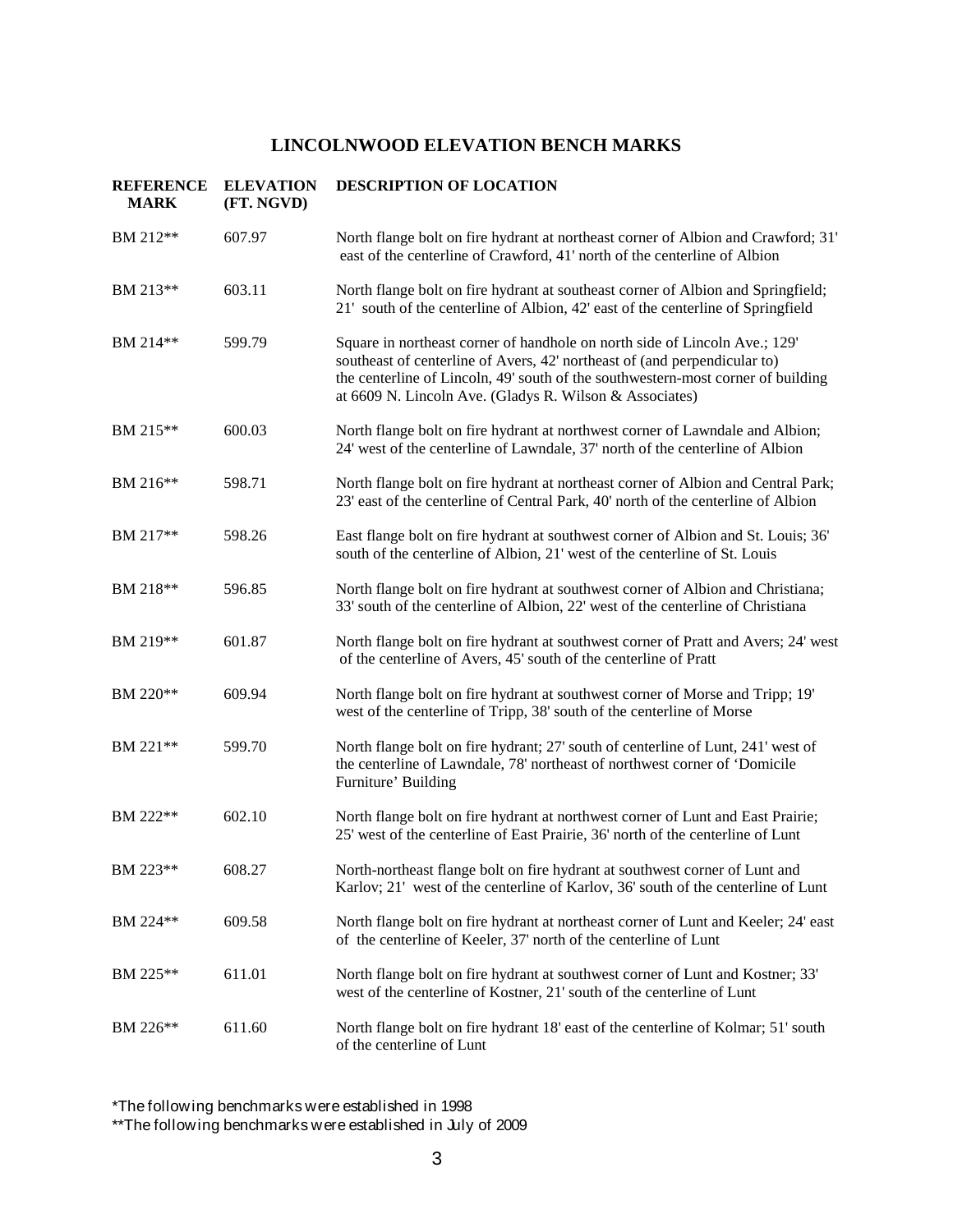| <b>REFERENCE</b><br><b>MARK</b> | <b>ELEVATION</b><br>(FT. NGVD) | <b>DESCRIPTION OF LOCATION</b>                                                                                                                                                                                          |
|---------------------------------|--------------------------------|-------------------------------------------------------------------------------------------------------------------------------------------------------------------------------------------------------------------------|
| BM 227**                        | 612.88                         | North flange bolt on fire hydrant 24' west of the centerline of Kilpatrick; 37'<br>north of the centerline of Lunt                                                                                                      |
| BM 228**                        | 611.01                         | Square cut in southeast corner of concrete pad of the AT&T transformer west of<br>Cicero at Lunt;27' north of the centerline of Lunt, 41' west of the centerline of<br>Cicero                                           |
| BM 229**                        | 613.94                         | North flange bolt on fire hydrant at southeast corner of Lunt and Lamon; 22'<br>south of the centerline of Lunt, 31' east of the centerline of Lamon                                                                    |
| BM 230**                        | 597.82                         | Square cut into western-most corner of concrete pad of handhole at southwest<br>corner of Touhy and Lawndale; 13' east-southeast of traffic signal, 12' northwest<br>of catch basin                                     |
| BM 231**                        | 600.20                         | North flange bolt on fire hydrant at northeast corner of Hamlin and Chase; 54'<br>north of the centerline of Chase, 27' east of the centerline of Hamlin                                                                |
| BM 232**                        | 603.19                         | Square cut in southwest corner of concrete base of electric pedestal stamped<br>'Grouse Hinds' at northeast corner of Crawford & Chase; 24' north of the<br>centerline of Chase, 42' east of the centerline of Crawford |
| BM 233**                        | 607.46                         | North flange bolt on fire hydrant at southeast corner of Chase and Karlov; 21'<br>west of the centerline of Karlov, 36' south of the centerline of Chase                                                                |
| BM 234**                        | 608.66                         | North flange bolt on fire hydrant at southeast corner of Chase and Keeler; 21'<br>east of the centerline of Keeler, 38' south of the centerline of Chase                                                                |
| BM 235**                        | 609.28                         | North flange bolt on fire hydrant at southeast corner of Chase and Kildare; 21'<br>east of the centerline of Kildare, 37' south of the centerline of Chase                                                              |
| BM 236**                        | 610.55                         | North flange bolt on fire hydrant at southwest corner of Chase and Kostner; 24'<br>west of the centerline of Kostner, 39' south of the centerline of Chase                                                              |
| BM 237**                        | 612.57                         | North flange bolt on fire hydrant at northeast corner of Lamon and Sherwin; 19'<br>north of the centerline of Sherwin, 30' east of the centerline of Lamon                                                              |

9232 Lincolnwood Benchmarks

\*The following benchmarks were established in 1998